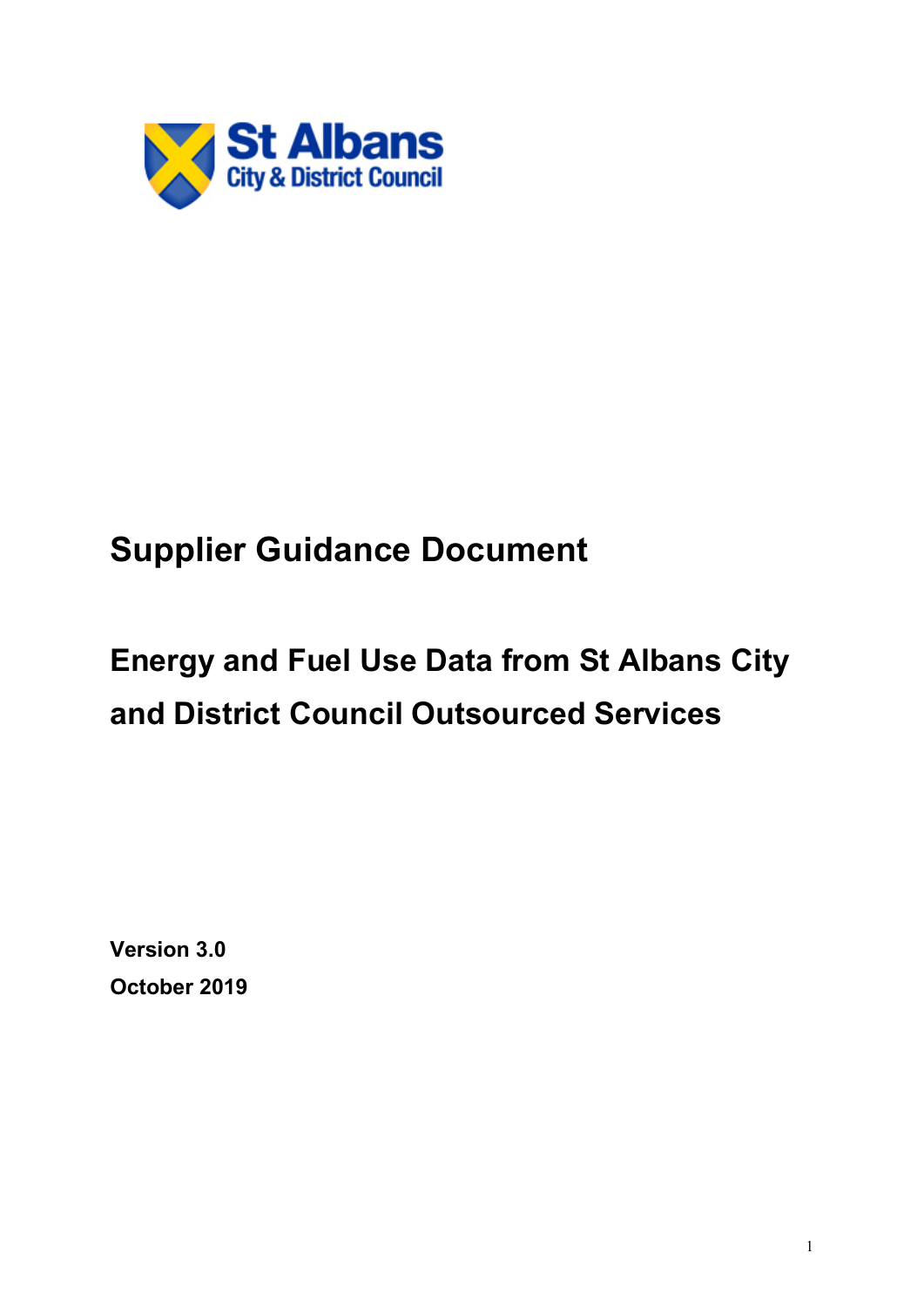#### **1.0 Background**

- 1.1. St Albans City and District Council (SADC) is committed to tackling climate change and to taking a lead in reducing greenhouse gas (GHG) emissions from its own operations and across the District.
- 1.3 Measurement of the Councils GHG emissions requires the collection of data on energy and fuel use in SADC owned or controlled buildings and transport. Large contractors are also included where they deliver a service on behalf of the Council. We therefore require our largest contractors, or those deemed to produce a significant source of emissions, to provide us with energy and fuel use data for those services that they provide on our behalf.

#### **2.0 Benefits**

- 2.1 Reducing the amount of energy an organisation uses is one of the fastest, most effective ways to save the organisation money. The collection of data for the annual GHG report provides an opportunity for both the Council and its suppliers, to assess current energy and fuel use, and to highlight areas where further savings can be made. This is important in a time of rising fuel costs.
- 2.2 The reporting of the Council's emissions provides a welcome opportunity to recognise both our own, and our contractor's progress in reducing both environmental impacts and costs. Demonstrating that your organisation is proactive and effective in reducing environmental impacts will also improve your reputation as a socially responsible business and could help attract customers, employees and investors.
- 2.3 Finally, by monitoring and recording energy and fuel use, it may help your organisation stay ahead of new or expected Government initiatives to reduce emissions and limit the extent of climatic changes such as the Carbon Reduction Commitment (CRC).

#### **3.0 Information Required**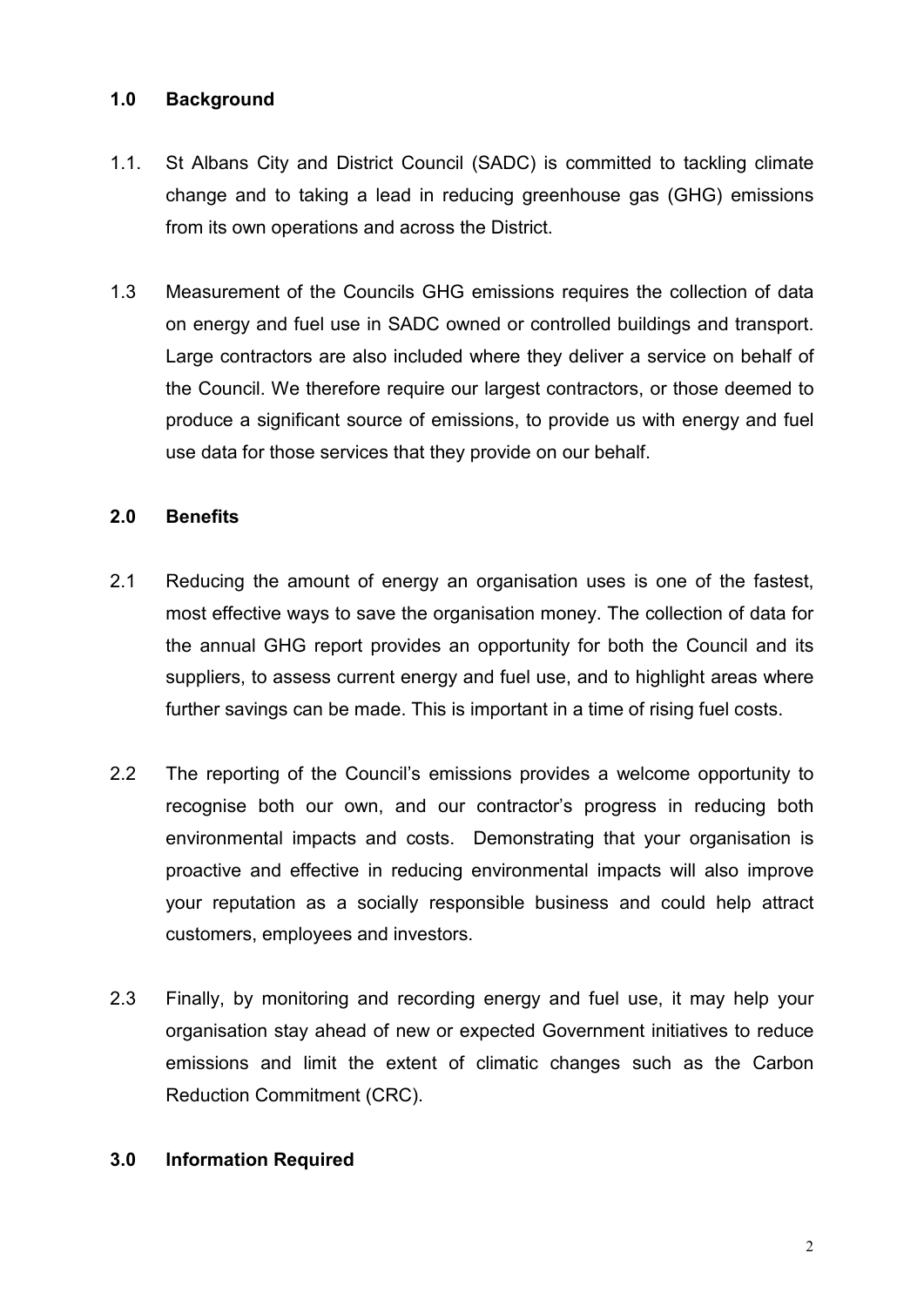- 3.1 If your organization is included within this reporting requirement we will ask you to provide us with data about the annual energy and fuel consumption associated with the buildings and transport used in providing your services on behalf of the Council.
- 3.2 The following information will be requested using the supplied spreadsheet:

*Buildings and Property Data -* Site Name, Energy type (select from list e.g Electricity, Gas, Oil, Coal), Amount of fuel, Unit (kWh or litres)

*Transport Data Required (fleet or business travel only) –* Site/group, Transport Type (select from list e.g. petrol or diesel car, rail, air, HGV), Distance travelled or fuel used, Unit (km or litres)

- 3.3 We will also require suppliers to provide information about any specific activities which may explain ether reductions or increases in energy and fuel use in the reporting period.
- 3.4 The Supplier Emissions Reporting Spreadsheet is available within the Sustainable Procurement Section of the Council website.

## **4.0 Gathering the Data**

- 4.1. Buildings energy data should be available from electricity and gas bills. If your organisation has an Energy Department/Manager, then they should be able to provide you with this information as well as any information about any other fuels used.
- 4.2. Gathering data about vehicle fleet movements and business travel may be available from fuel purchase receipts, records of mileage travelled, expense claim systems, maintenance records, milometer readings.
- 4.3. The energy and fuel use data you provide should be apportioned to the services you provide to SADC only. Generally this would be done on a